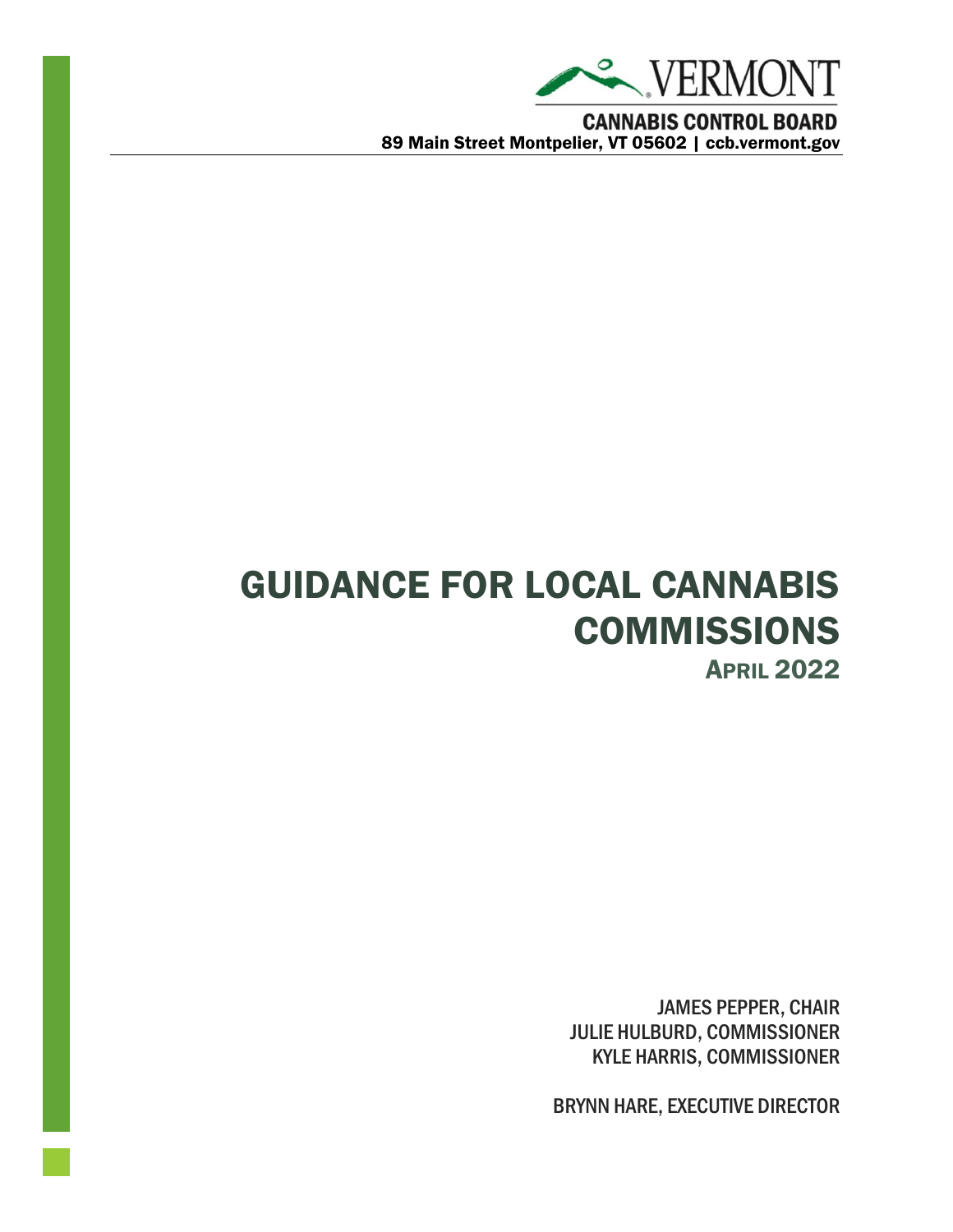# Table of Contents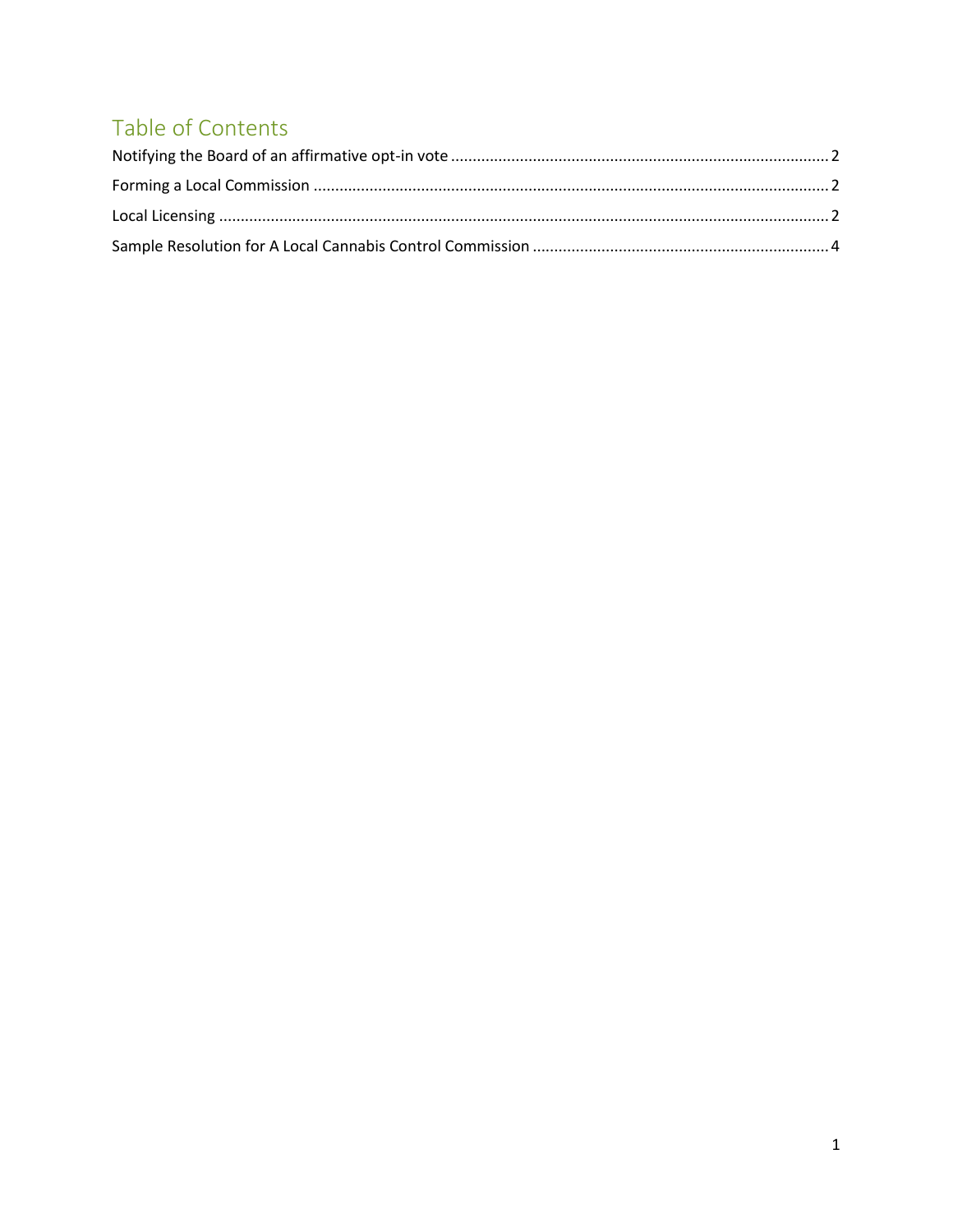## <span id="page-2-0"></span>Notifying the Board of an affirmative opt-in vote

When a municipality votes to opt-in to cannabis retail sales, the municipality should send a copy of the results to the Cannabis Control Board at [ccb.info@vermont.gov.](mailto:ccb.info@vermont.gov) This can be accomplished by attaching a copy of the same document in which official results are recorded in the town and posted for residents to view. This may also be accomplished by sending a copy of the Official Return of Election Results (the same document provided to the Secretary of State's Office) as long as that document includes the results of the opt-in vote.

The Cannabis Control Board also requests that the email to the Board include the contact information of the person in the municipality who is the primary contact to receive information about local control as it relates to cannabis establishments.

If a municipality holds an election or convenes a meeting for an opt-in vote and the vote fails, no notice to the CCB is required.

#### <span id="page-2-1"></span>Forming a Local Commission

If a municipality forms a local commission, it should do so by resolution of the legislative body of the municipality; this is the Selectboard, City Council or similar body. The town may choose to have the local legislative body serve as the Local Control Commission or may decide to have a separate body of appointees. These details should be included in the resolution. A sample resolution is attached. The key elements of a resolution forming a local commission are: 1) stating that the purpose of the resolution is to form a local control commission and 2) how the commission will be formed.

If a municipality adopts a resolution to form a Local Control Commission, the town should send a copy of the resolution, signed by the legislative body, to the Cannabis Control Board a[t ccb.info@vermont.gov.](mailto:ccb.info@vermont.gov) It is important that this information is communicated to the Cannabis Control Board as soon as possible. The Cannabis Control Board licensing team will only seek local licensing information from towns that have formed a local commission. If a town does not form a local commission, the Cannabis Control Board will rely on an attestation of the applicant or licensee to confirm that they are in compliance with all local permitting, zoning and applicable ordinances.

The Cannabis Control Board requests that the email to the Board include the contact information of the person in the municipality who is the primary contact to receive information about local control as it relates to cannabis establishments. This would be the person to receive licensing information for review by the Local Control Commission.

As a reminder, a town is not required to form a local commission. A town may form a local commission even if it has no cannabis establishments currently in the town and the town has not opted-in to host a retail cannabis establishment.

#### <span id="page-2-2"></span>Local Licensing

When a completed application for any type of Cannabis Establishment License is received, the Cannabis Control Board will send a report to the Local Control Commission of the town, if one exists. If no Local Control Commission exists, the Board will not send a report to the town. The report will include the name of the cannabis establishment and the principal(s) of the cannabis establishment. The report is provided for the review of the Local Control Commission. The role of the Local Control Commission is to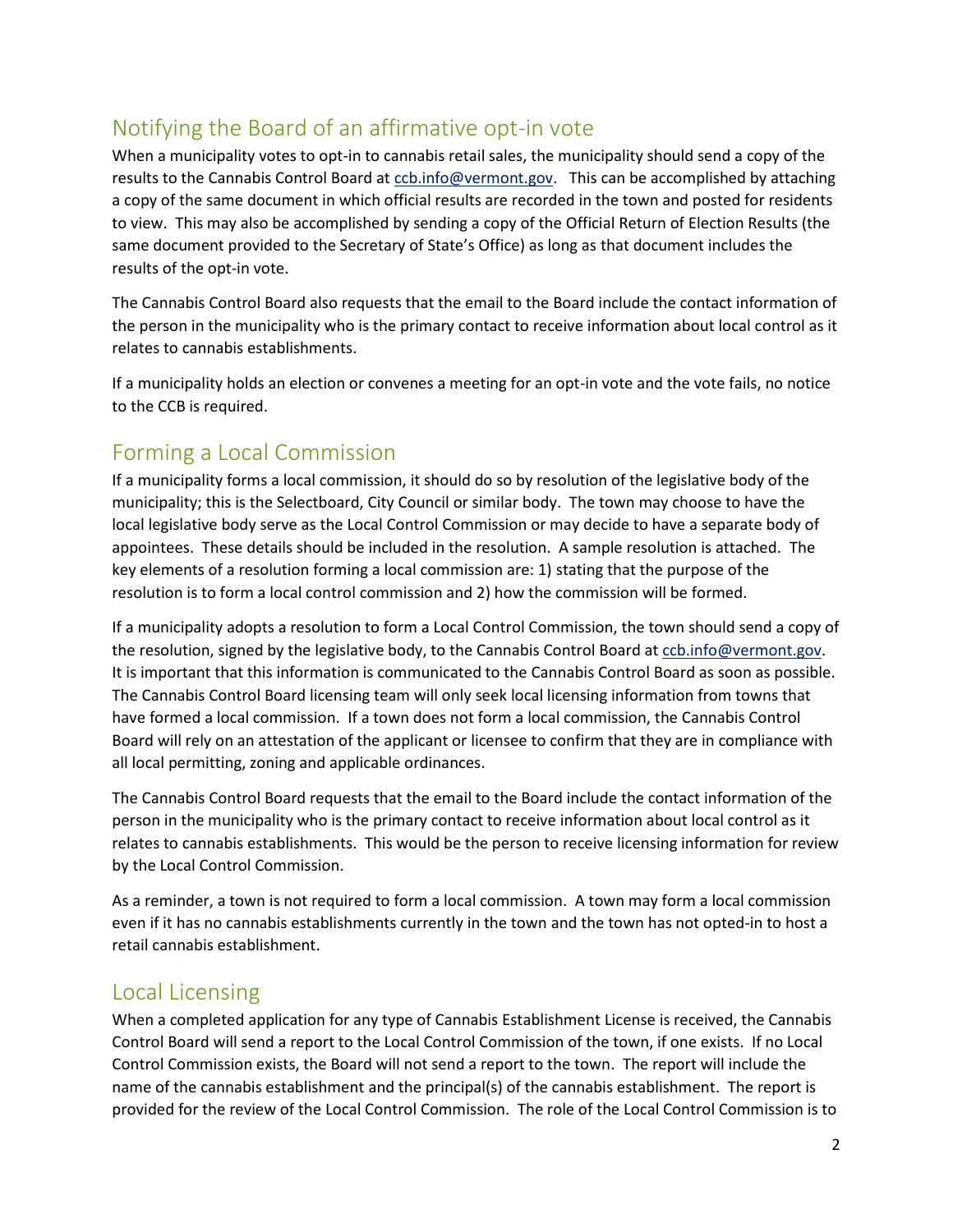review and approve or deny the local license. Approval or denial of a local license may be based on the following:

- (For new applications) The commissioners may condition the issuance of a local control license upon compliance with any bylaw adopted pursuant to 24 V.S.A. § 4414 or ordinances regulating signs or public nuisances adopted pursuant to 24 V.S.A. § 2291.
- (For annual renewals) If the Cannabis Establishment has complied with conditions placed on its local license by the local commission.

If the Local Control Commission approves the local license, it should return the report with details to that effect and include any conditions placed on the license.

If the Local Control Commission denies the local license, it should return the report with details describing the reason the application was denied. For example, if the Cannabis Establishment has not applied for the proper permits or followed applicable zoning laws.

A municipality may only condition the operation of a cannabis establishment, or the issuance or renewal of a municipal permit to operate a cannabis establishment, on the conditions stated in the first bullet point in this section.

A municipality may not prohibit the operation of a cannabis establishment within the municipality through an ordinance adopted pursuant to 24 V.S.A. § 2291 or a bylaw adopted pursuant to 24 V.S.A. § 4414.